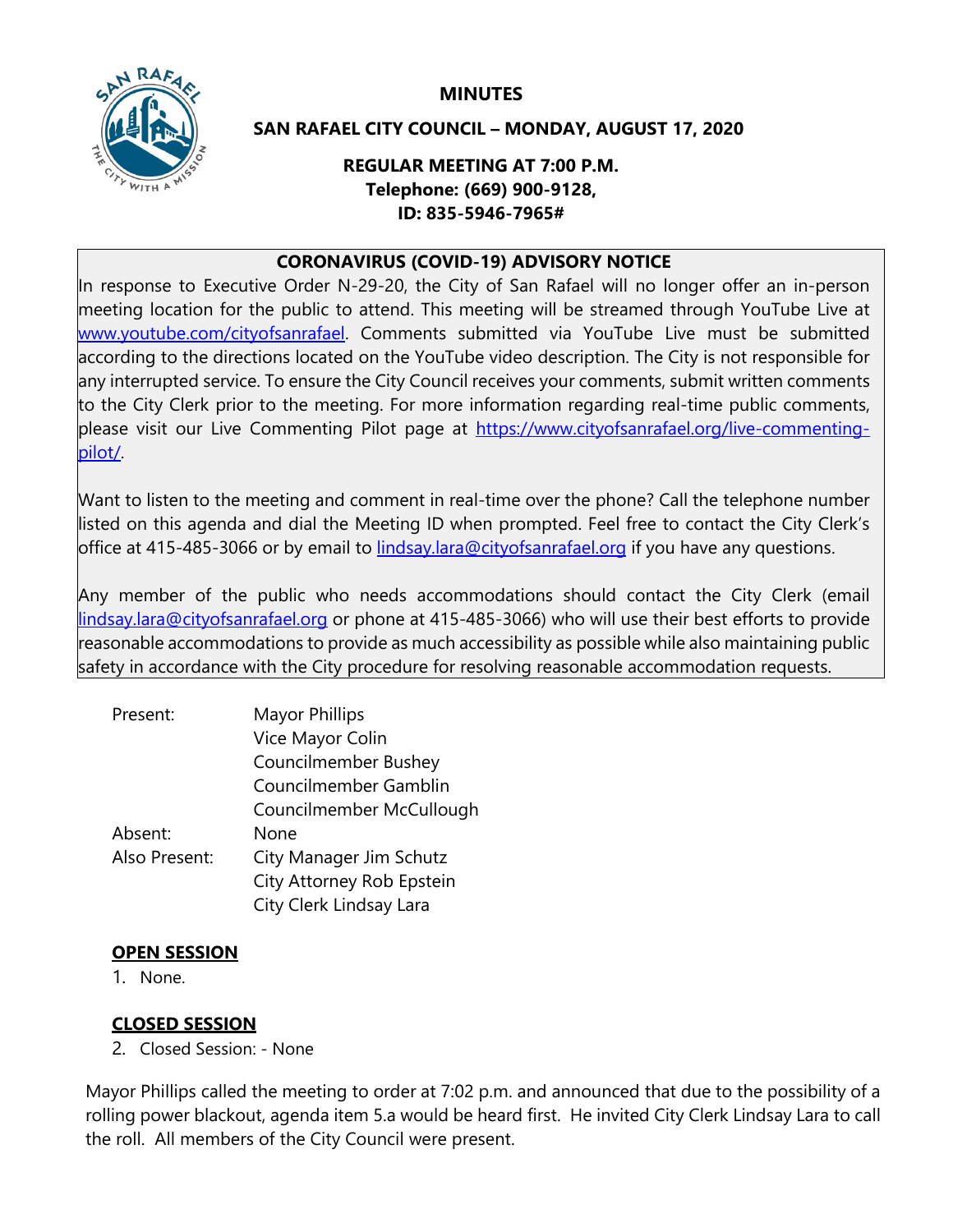### **[CITY MANAGER'S REPORT:](https://youtu.be/SvLa8jDsx_M?t=4656)**

3. City Manager's Report:

City Manager Jim Schutz provided updates on:

- Rolling blackouts and power outages
- COVID-19
- Federal Assistance and the City budget
- \$20,000 Grant from Transportation Authority of Marin to assist with the use of street parking
- Ongoing work with the County and Marin County Office of Education on the use of our public buildings to support distance learning

# **[OPEN TIME FOR PUBLIC EXPRESSION –](https://youtu.be/SvLa8jDsx_M?t=5127) 7:00 PM**

Mayor Phillips invited public comment; however, there was none

### **[CONSENT CALENDAR:](https://youtu.be/SvLa8jDsx_M?t=5185)**

Mayor Phillips invited public comment on the Consent Calendar; however, there was none

Councilmember Colin moved and Councilmember Bushey seconded to approve Consent Calendar Items

|                              | AYES: Councilmembers: Bushey, Colin, Gamblin, McCullough & Mayor Phillips |
|------------------------------|---------------------------------------------------------------------------|
| NOES: Councilmembers: None   |                                                                           |
| ABSENT: Councilmembers: None |                                                                           |

- 4. Consent Calendar Items:
	- a. **Approval of Minutes Approve Minutes of City Council / Successor Agency Regular Meeting of Monday, August 3, 2020 (CC)** *Approved minutes as submitted*

b. **Consent to Concurrent Representation** 

# **Resolution Approving and Authorizing the Mayor to Execute a Consent to Concurrent Representation of the City of San Rafael and the Marin Wildfire Protection Authority by the Epstein + Holtzapple Law Firm (CA)**

*Resolution 14848 - Resolution Approving and Authorizing the Mayor to Execute a Consent to Concurrent Representation of the City of San Rafael and the Marin Wildfire Protection Authority by the Epstein + Holtzapple Law Firm*

- c. **San Rafael High School Pedestrian Crosswalk Resolutions Related to the Third Street Pedestrian Crosswalk Improvements Project, City Project No. 11354 (PW):**
	- **i. Resolution Awarding and Authorizing the City Manager to Execute a Construction Agreement for the Third Street Pedestrian Crosswalk Improvements Project with Sposeto Engineering, Inc., in the Amount of \$389,939 and**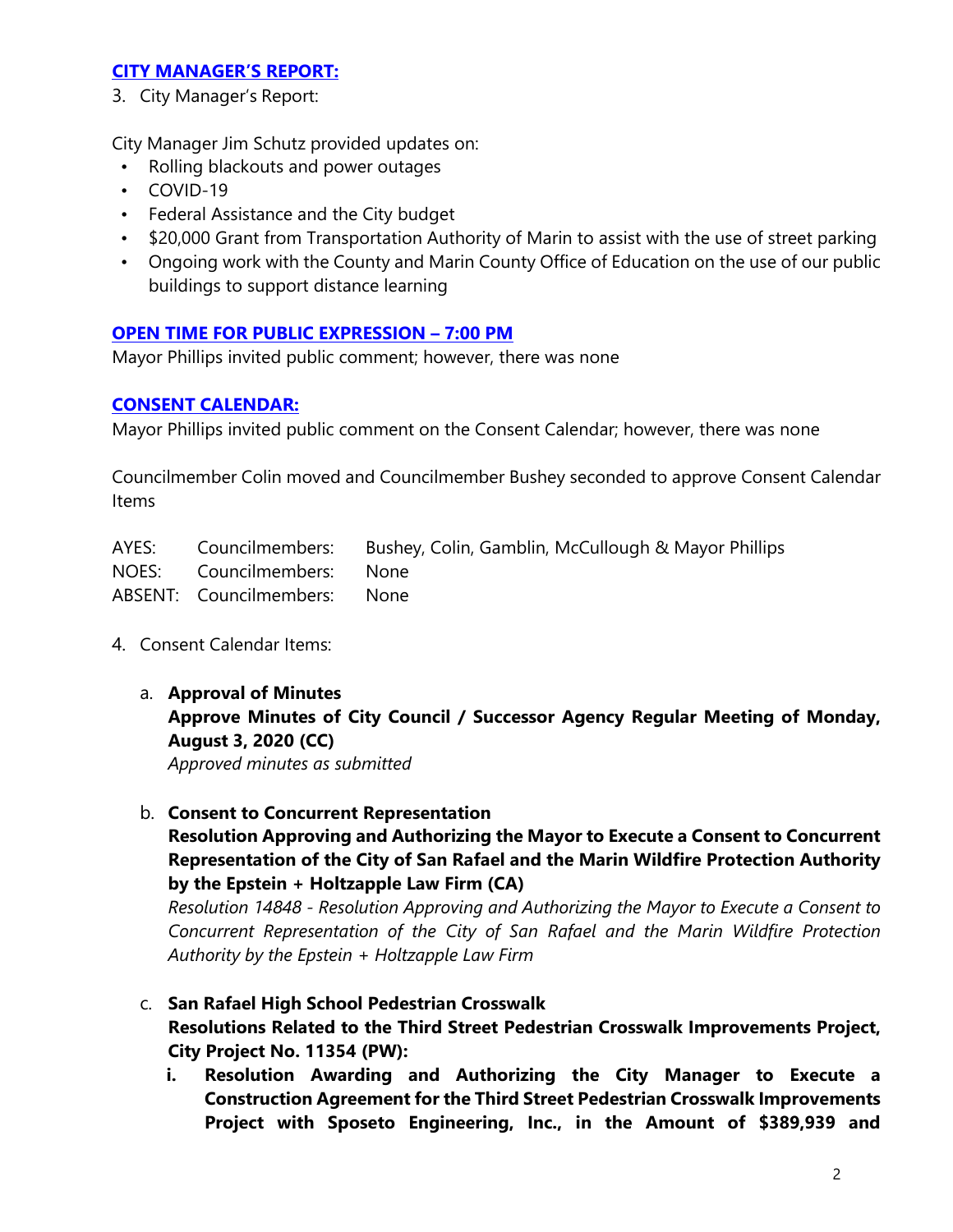# **Authorizing Contingency Funds in the Amount of \$60,061 for a Total Appropriated Amount of \$450,000**

*Resolution14849 - Resolution Awarding and Authorizing the City Manager to Execute a Construction Agreement for the Third Street Pedestrian Crosswalk Improvements Project with Sposeto Engineering, Inc., in the Amount of \$389,939 and Authorizing Contingency Funds in the Amount of \$60,061 for a Total Appropriated Amount of \$450,000*

**ii. Resolution Approving and Authorizing the City Manager to Execute a Memorandum of Understanding with San Rafael City Schools Regarding Cooperation on Construction of the Third Street Pedestrian Crosswalk Improvements**

*Resolution 14850 - Resolution Approving and Authorizing the City Manager to Execute a Memorandum of Understanding with San Rafael City Schools Regarding Cooperation on Construction of the Third Street Pedestrian Crosswalk Improvements*

### **OTHER AGENDA ITEMS**

5. Other Agenda Items:

# a. **[Police Use of Force Policy](https://youtu.be/SvLa8jDsx_M?t=992)**

## **Proposed Revisions to the City of San Rafael Police Department's Use of Force Policy (PD)**

Jim Schutz, City Manager introduced Police Chief Diana Bishop, Police Lieutenant Roy Leon and Task Force Facilitator Lorenzo Jones who presented the staff report

Staff responded to comments and questions from Councilmembers

Mayor Phillips invited public comment. City Clerk Lindsay Lara explained the process for community participation through the telephone and on YouTube.

**Speakers:** Damien Oyobio, Lucia Martel-Dow, Jonathan Frieman

Councilmembers provided comments

Mayor Phillips returned to public comment

**Speaker:** George Pegelow, Co-Founder of Marin County Youth Court

There being no further comment, Mayor Phillips closed the public comment period

Councilmember Colin moved and Councilmember Gamblin seconded to accept the report and direct the Chief of Police to implement the recommended changes to the Police Department's Use of Force Policy

|                              | AYES: Councilmembers: Bushey, Colin, Gamblin, McCullough & Mayor Phillips |
|------------------------------|---------------------------------------------------------------------------|
| NOES: Councilmembers: None   |                                                                           |
| ABSENT: Councilmembers: None |                                                                           |